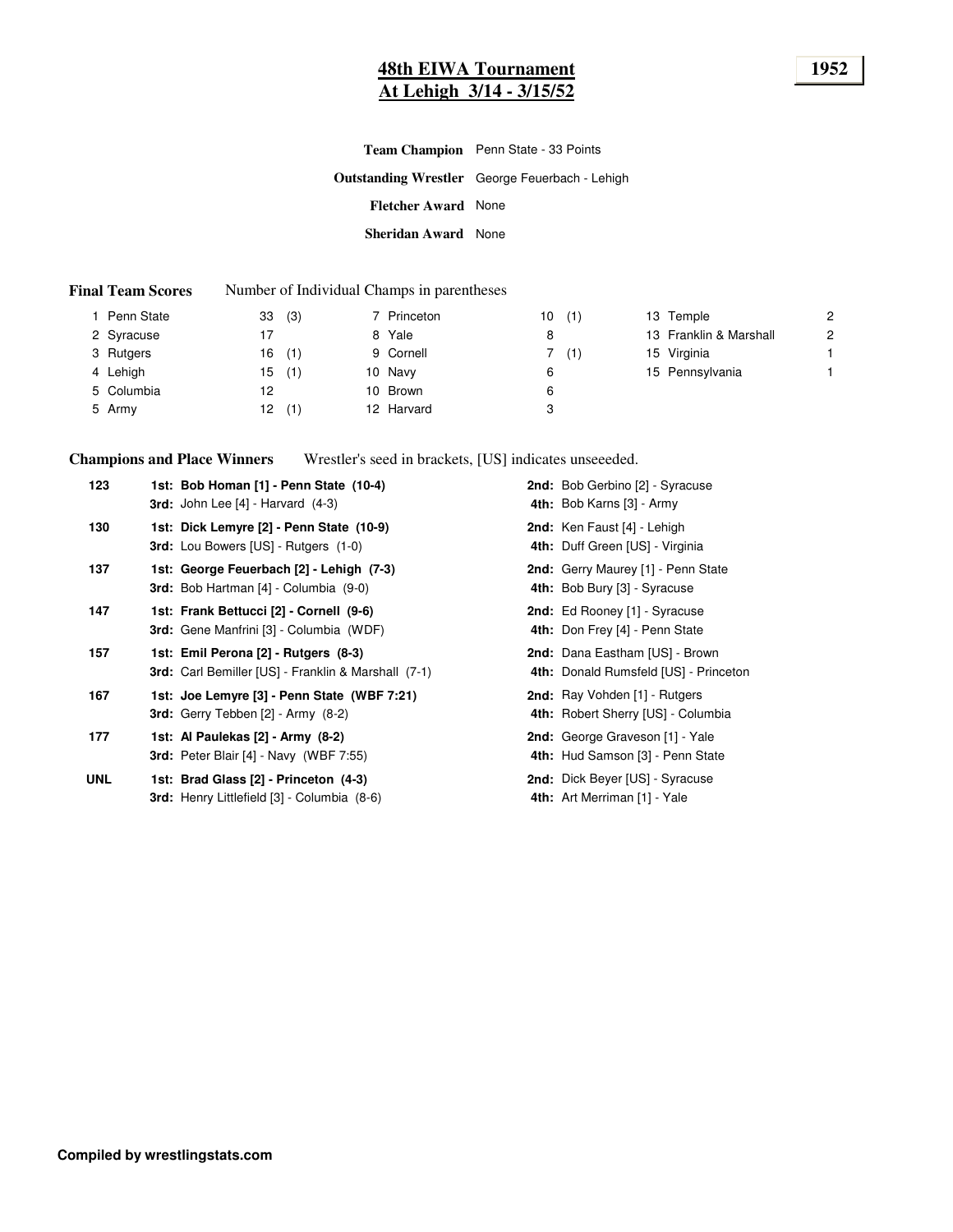### **3/14/1952 and 3/15/1952 at Lehigh 1952 EIWA Championship Page 1 of 4**

#### **123 Weight Class**

| Howard Harman, Lehigh            | Howard Harman          |                       |                           |
|----------------------------------|------------------------|-----------------------|---------------------------|
| Bye                              |                        |                       |                           |
| Paul Bedell, Rutgers             |                        | John Lee 7-0          |                           |
| John Lee, Harvard [4]            | John Lee 7-0           |                       |                           |
| Bill Rule, Virginia              |                        |                       | Bob Homan 5-1             |
| Bob McCreary, Temple             | Bob McCreary Fall 2:30 |                       |                           |
| Art Helf, Franklin & Marshall    |                        | Bob Homan 8-2         |                           |
| Bob Homan, Penn State [1]        | Bob Homan Fall 8:24    |                       |                           |
| Bob Gerbino, Syracuse [2]        |                        |                       | Bob Homan 10-4            |
| Bill Morgan, Cornell             | Bob Gerbino 8-1        |                       |                           |
| Robert Mead, Yale                |                        | Bob Gerbino 6-2       |                           |
| Bob Sutley, Navy                 | Bob Sutley Fall 2:12   |                       |                           |
| Bob Karns, Army [3]              |                        |                       | Bob Gerbino 2-0           |
| Jim Kurfess, Brown               | Bob Karns Fall 2:11    |                       |                           |
| Mike Gvardijan, Columbia         |                        | Bob Karns Fall 7:03   |                           |
| Rupert Miller, Princeton         | Mike Gvardijan 8-2     |                       |                           |
| 130 Weight Class                 |                        |                       | Third Place: John Lee 4-3 |
| James McKay, Temple              |                        |                       |                           |
| John Carrozzilla, Yale           | James McKay Fall 6:27  |                       |                           |
| Marv Wolf, Pennsylvania          |                        | Ken Faust Fall 7:13   |                           |
| Ken Faust, Lehigh [4]            | Ken Faust Fall 7:21    |                       |                           |
| John Haddad, Cornell             |                        |                       | Ken Faust Fall 7:20       |
| Lou Bowers, Rutgers              | Lou Bowers 6-0         |                       |                           |
| Ewart Nethersole, Syracuse       |                        | Lou Bowers 3-1        |                           |
| Mike McSherry, Brown [1]         | Ewart Nethersole 4-1   |                       |                           |
| Dick Lemyre, Penn State [2]      | Dick Lemyre DFT        |                       | Dick Lemyre 10-9          |
| Fred Thomas, Franklin & Marshall |                        | Dick Lemyre Fall 2:27 |                           |
| Leo Cirino, Columbia             | Leo Cirino Fall 5:10   |                       |                           |
| Ed Bursh, Harvard                |                        |                       |                           |
| Art Jesser, Navy [3]             | Art Jesser Fall 7:30   |                       | Dick Lemyre Fall 2:09     |
| Chester Apy, Princeton           |                        | Duff Green 4-0        |                           |
| Clark Benn, Army                 |                        |                       |                           |
|                                  | Duff Green 3-0         |                       |                           |

**Third Place: Lou Bowers 1-0**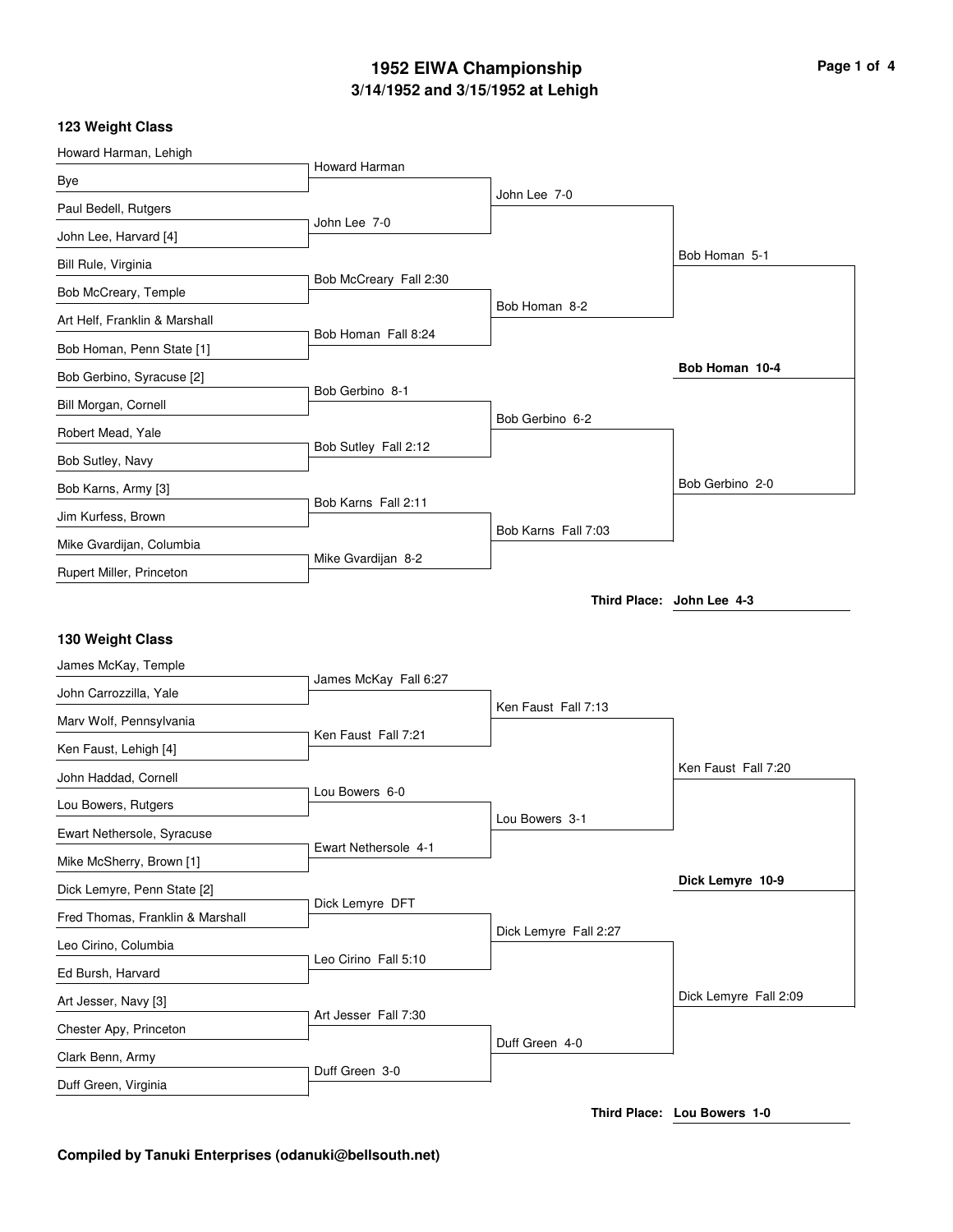## **3/14/1952 and 3/15/1952 at Lehigh 1952 EIWA Championship Page 2 of 4**

|  | <b>137 Weight Class</b> |  |
|--|-------------------------|--|
|--|-------------------------|--|

| Jim Karns, Army                    |                            |                            |                              |
|------------------------------------|----------------------------|----------------------------|------------------------------|
| Russ Weimer, Pennsylvania          | Jim Karns 11-3             |                            |                              |
| Ted Ferriter, Brown                |                            | Bob Hartman 8-4            |                              |
| Bob Hartman, Columbia [4]          | Bob Hartman 9-0            |                            |                              |
| Fred Futchko, Rutgers              |                            |                            | Gerry Maurey 5-2             |
| Herb Crane, Navy                   | Herb Crane Fall 4:35       |                            |                              |
| Tucker Gordon, Princeton           |                            | Gerry Maurey Fall 8:25     |                              |
| Gerry Maurey, Penn State [1]       | Gerry Maurey 14-2          |                            |                              |
| George Feuerbach, Lehigh [2]       |                            |                            | George Feuerbach 7-3         |
| Wallace Williams, Virginia         | George Feuerbach Fall 5:32 |                            |                              |
| Carl Lorenz, Temple                |                            | George Feuerbach Fall 7:55 |                              |
| Ken Kurtz, Franklin & Marshall     | Carl Lorenz 8-6            |                            |                              |
| Bob Bury, Syracuse [3]             |                            |                            | George Feuerbach RD          |
| Nate Pond, Cornell                 | Bob Bury DFT               |                            |                              |
| Fred Graham, Yale                  |                            | Bob Bury Fall 2:42         |                              |
| Icko Iben, Harvard                 | Icko Iben Fall 4:17        |                            |                              |
|                                    |                            |                            | Third Place: Bob Hartman 9-0 |
| 147 Weight Class                   |                            |                            |                              |
| Angus MacLean, Brown               |                            |                            |                              |
| Ernest Gonczlik, Lehigh            | Angus MacLean 7-3          |                            |                              |
| Howard Henry, Virginia             |                            | Don Frey 5-0               |                              |
| Don Frey, Penn State [4]           | Don Frey Fall 5:03         |                            |                              |
| Albert Adams, Pennsylvania         |                            |                            |                              |
|                                    |                            |                            | Ed Rooney DFT                |
| Carl Shaifer, Princeton            | Carl Shaifer Fall 5:52     |                            |                              |
| Fred Pettit, Yale                  |                            | Ed Rooney 8-2              |                              |
| Ed Rooney, Syracuse [1]            | Ed Rooney Fall 0:28        |                            |                              |
| Frank Bettucci, Cornell [2]        |                            |                            | Frank Bettucci 9-6           |
| Bill Marino, Temple                | Frank Bettucci DFT         |                            |                              |
| Dick Wise, Navy                    |                            | Frank Bettucci 11-1        |                              |
| Nick Lorusso, Rutgers              | Nick Lorusso 7-5           |                            |                              |
| Gene Manfrini, Columbia [3]        |                            |                            | Frank Bettucci 7-0           |
| Tom Dougherty, Franklin & Marshall | Gene Manfrini 4-2          |                            |                              |
| Rod French, Army                   | Rod French Fall 3:26       | Gene Manfrini Fall 4:06    |                              |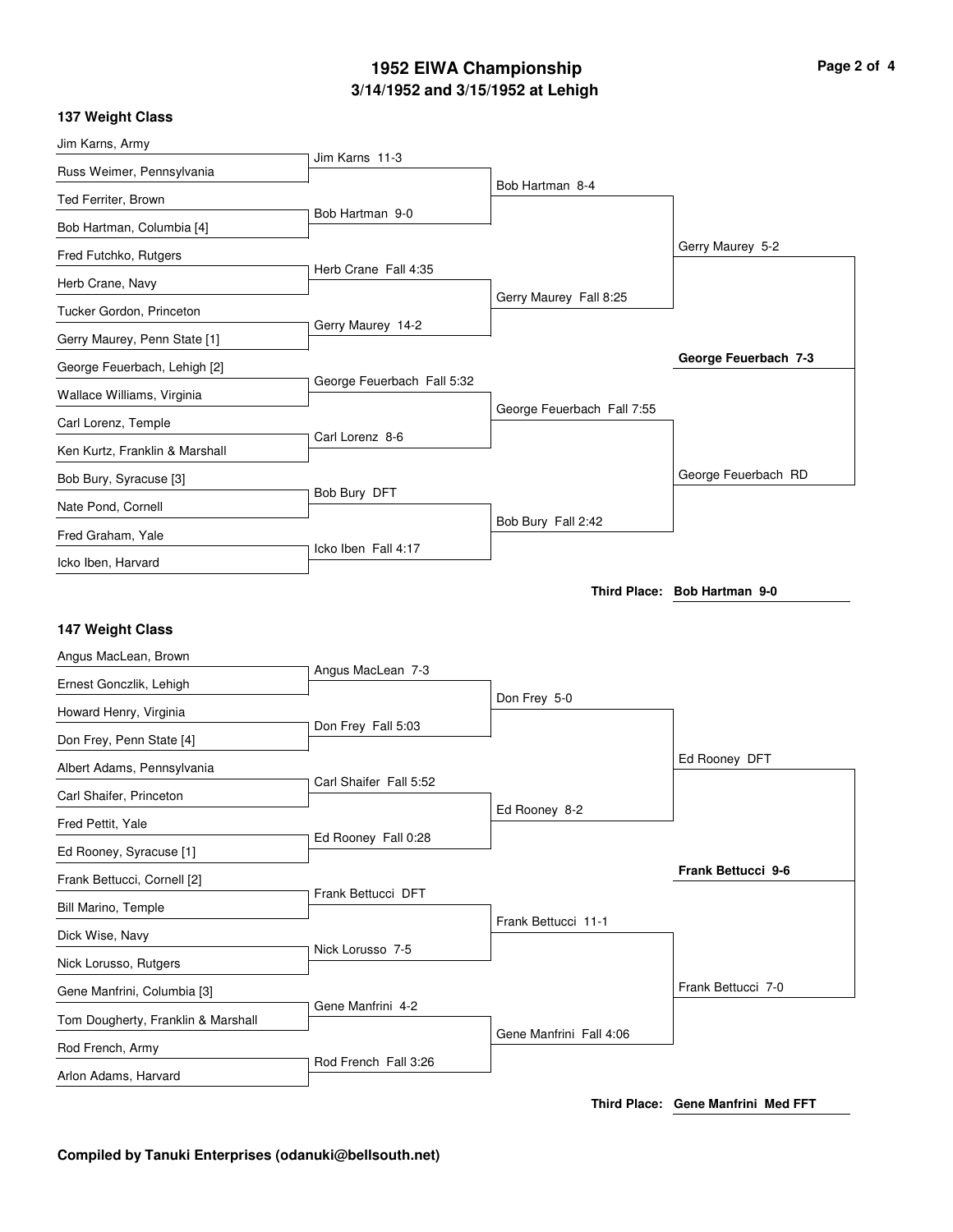## **3/14/1952 and 3/15/1952 at Lehigh 1952 EIWA Championship Page 3 of 4**

#### **157 Weight Class**

| Dana Eastham, Brown                |                            |                      |                                |
|------------------------------------|----------------------------|----------------------|--------------------------------|
| Joe Wood, Virginia                 | Dana Eastham Fall 1:28     |                      |                                |
| Edward Agnew, Pennsylvania         |                            | Dana Eastham 6-5     |                                |
| Don Swygert, Army [4]              | Don Swygert 10-2           |                      |                                |
| Carl Bemiller, Franklin & Marshall |                            |                      | Dana Eastham Fall 8:26         |
| Merle Tischler, Columbia           | Carl Bemiller 6-1          |                      |                                |
| Lee Martin, Syracuse               |                            | Carl Bemiller 3-1    |                                |
| Ed Mahoney, Lehigh [1]             | Lee Martin RD              |                      |                                |
| Emil Perona, Rutgers [2]           |                            |                      | Emil Perona 8-3                |
| John DiFiore, Temple               | Emil Perona Fall 1:33      |                      |                                |
| Paul Sampson, Cornell              |                            | Emil Perona 5-1      |                                |
| John Godek, Navy                   | John Godek 5-2             |                      |                                |
| Doug Frey, Penn State [3]          |                            |                      | Emil Perona Fall 6:21          |
| Bill Boger, Yale                   | Doug Frey 6-0              |                      |                                |
| Hugh Chandler, Harvard             |                            | Donald Rumsfeld 6-3  |                                |
| Donald Rumsfeld, Princeton         | Donald Rumsfeld 13-2       |                      |                                |
|                                    |                            |                      | Third Place: Carl Bemiller 7-1 |
|                                    |                            |                      |                                |
|                                    |                            |                      |                                |
| 167 Weight Class                   |                            |                      |                                |
| Robert Sherry, Columbia            |                            |                      |                                |
| Bob Biggar, Virginia               | Robert Sherry 4-2          |                      |                                |
| Ed Rowland, Brown                  |                            | Robert Sherry 3-2    |                                |
| Don Dickason, Cornell [4]          | Don Dickason 13-4          |                      |                                |
| Eric Oppenheimer, Pennsylvania     |                            |                      | Ray Vohden Fall 7:24           |
| George Fulton, Temple              | Eric Oppenheimer Fall 4:00 |                      |                                |
| Tom McDougal, Syracuse             |                            | Ray Vohden Fall 2:32 |                                |
| Ray Vohden, Rutgers [1]            | Ray Vohden 3-1             |                      |                                |
| Gerry Tebben, Army [2]             |                            |                      | Joe Lemyre Fall 7:21           |
| Calton MacDonald, Princeton        | Gerry Tebben 11-2          |                      |                                |
| Caimi, Harvard                     |                            | Gerry Tebben 7-1     |                                |
| Jack Downey, Yale                  | Jack Downey Fall 5:17      |                      |                                |
| Joe Lemyre, Penn State [3]         |                            |                      | Joe Lemyre 5-4                 |
| Gene Paquette, Lehigh              | Joe Lemyre 6-0             |                      |                                |
| Joe Gattuso, Navy                  | Joe Gattuso RD             | Joe Lemyre 6-5       |                                |

**Third Place: Gerry Tebben 8-2**